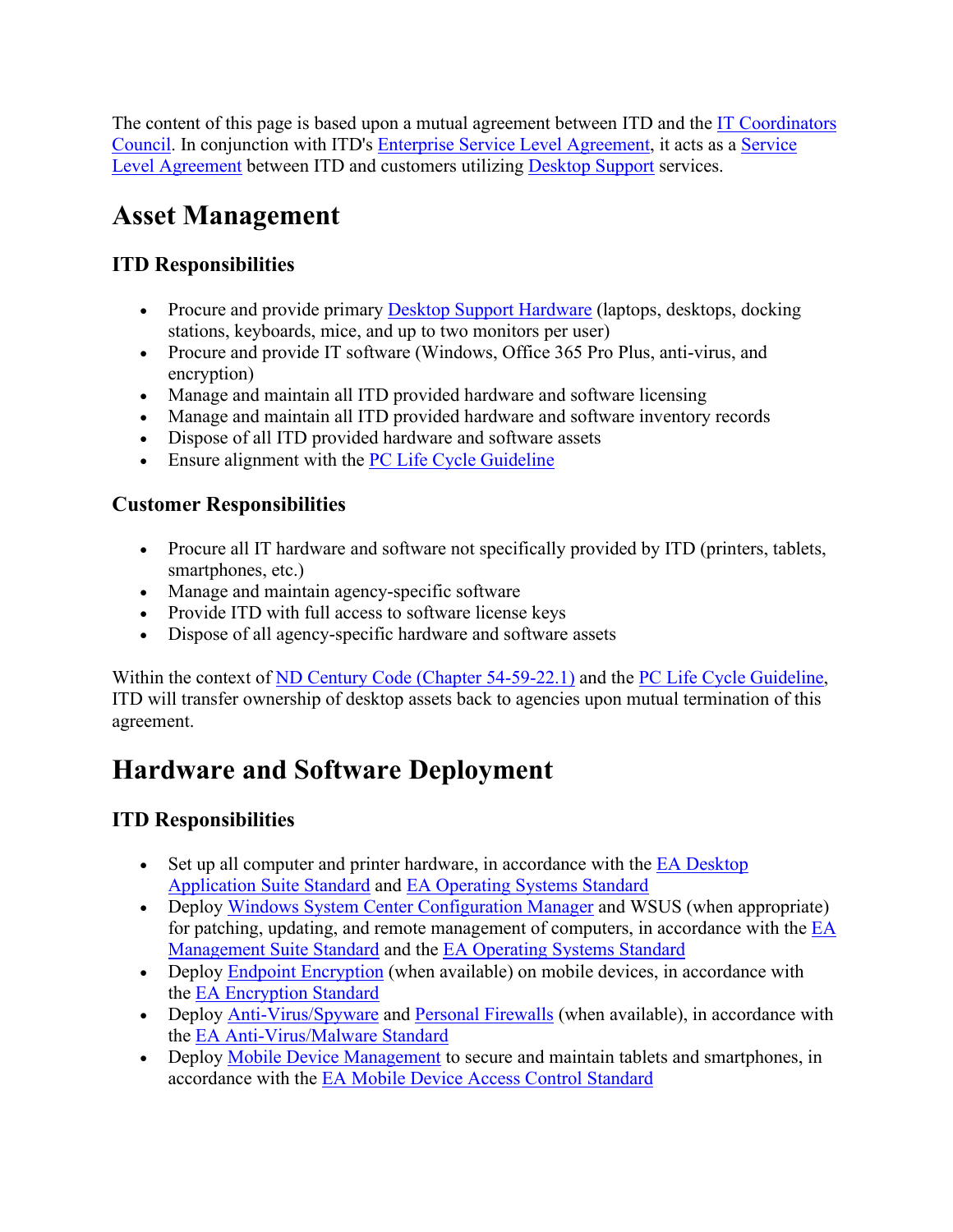- Deploy a client-based [Virtual Private Network](http://www.nd.gov/itd/service-info/virtual-private-network) (VPN) as requested to connect from a remote location to the state network, in accordance with the [EA Remote Access Standard](http://www.nd.gov/itd/standards/remote-access)
- Assist customers in obtaining [Desktop Basic Training](https://www.nd.gov/itd/node/3718) regarding standard computer hardware/software

# **Device Support and Management**

#### **ITD Responsibilities**

- Provide all support and maintenance for both ITD and agency owned desktops, laptops, tablets, cellular devices, printers, and miscellaneous computer equipment. This includes diagnosing, repairing, patching, and upgrading all software and devices to ensure optimal performance.
- Configure security privileges for network shares and subfolders
- Conduct research and make recommendations to customers regarding desktop support and maintenance
- Provide customers with incident metrics upon request

#### **Customer Responsibilities**

- Ensure all employees have completed security training, in accordance with the EA [Employee Security Awareness Standard](http://www.nd.gov/itd/standards/employee-security-awareness)
- Ensure all employees have completed an [Online Password Information Form](https://secure.intranetapps.nd.gov/itd/passwordchg/emailentry.htm)
- Report incidents to the [Service Desk](http://www.nd.gov/itd/support) prior to any work being conducted by ITD
- Submit service requests using ITD's online [Work Management System \(WMS\)](https://apps.nd.gov/itd/workorder/login.htm)

## **Access/Authorization Management**

#### **IT Responsibilities**

- Unlock and reset passwords, in accordance with the [EA Access Control Standard](http://www.nd.gov/itd/standards/access-control)
- Create and maintain computers, security groups, and users, in accordance with the  $EA$ [Active Directory Standard](http://www.nd.gov/itd/standards/active-directory)

## **Business Continuity**

Each agency is responsible for determining, communicating, and funding its Disaster Recovery Plan for desktop services. ITD's role is to provide the infrastructure necessary to support the plan and to assist agencies with executing the plan in the event of a disaster.

In lieu of an agency-specific plan, ITD will put forth its *best-effort* to restore service in a timely manner and to keep customers informed of progress. However, the estimated Recovery Time Objective (RTO) for desktop service is 3-8 weeks; depending on hardware availability and staffing priorities.